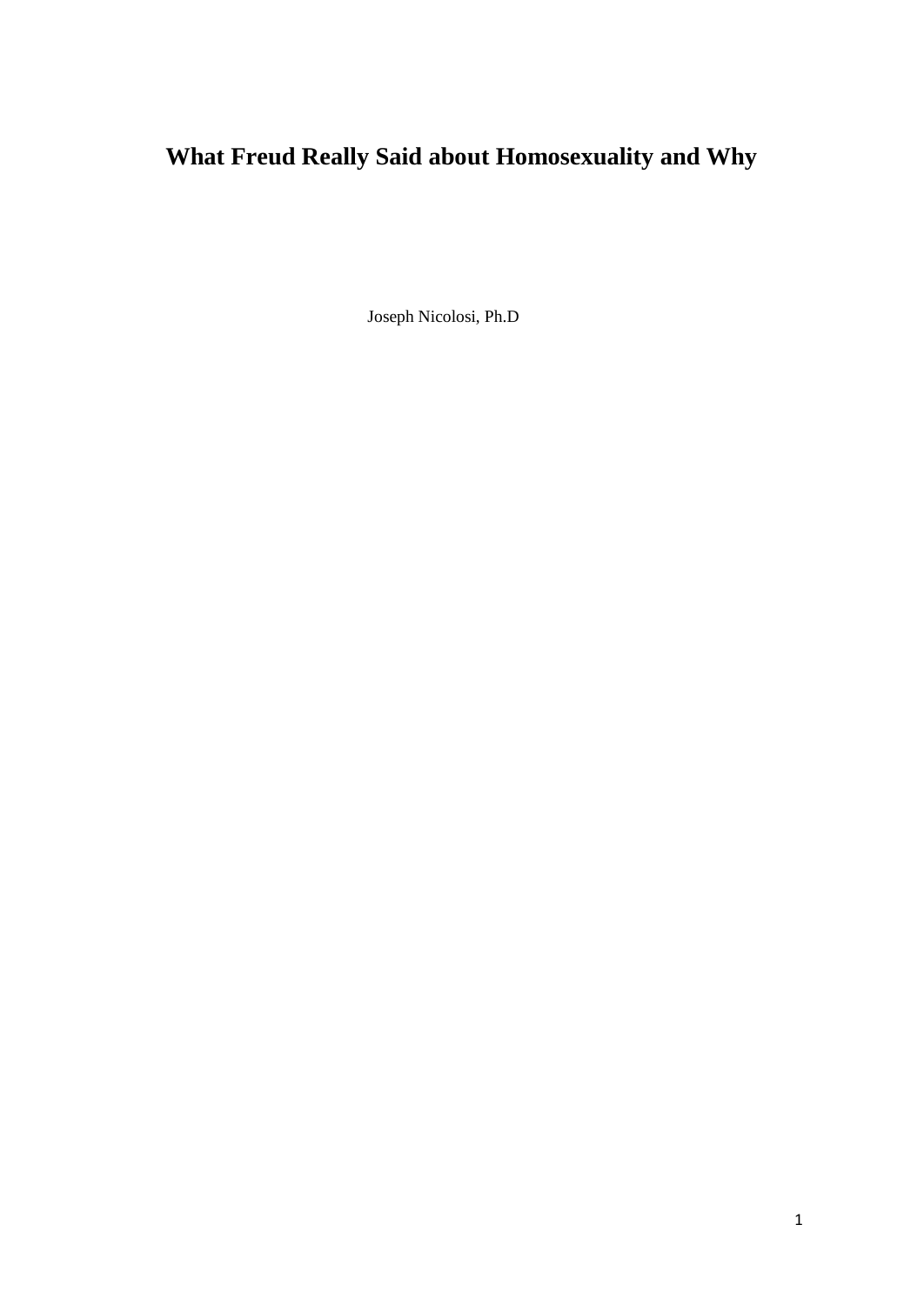# **Abstract**

There is increasing public and professional debate over the normality and treatability of male homosexuality. This warrants a return to the earliest professional understandings of the condition, i.e., the origins of Sigmund Freud's psychoanalytic theory. While gay-affirmative theorists dismiss early psychoanalytic theory regarding the nature and causes of homosexuality, this perspective continues to offer a foundation for understanding same-sex attractions and for the application of effective therapeutic interventions. While often unclear about his views on homosexuality, in three primary and other peripheral writings, Freud depicts his diverse, perhaps ambivalent, views on the phenomenon. These views are summarized in seven categories: 1. The Reality of Reproduction. 2. The Theory of Universal Bisexuality. 3. Psychosexual Immaturity. 4. Homosexuality and Narcissism. 5. Reparative Concept. 6. Therapeutic Pessimism. 7. Homosexuality as "Perversion." Working within the limited theoretical framework of the Oedipus Complex, Freud offered basic observations and fundamental principles which modern psychodynamic-oriented theories and therapies continue to develop.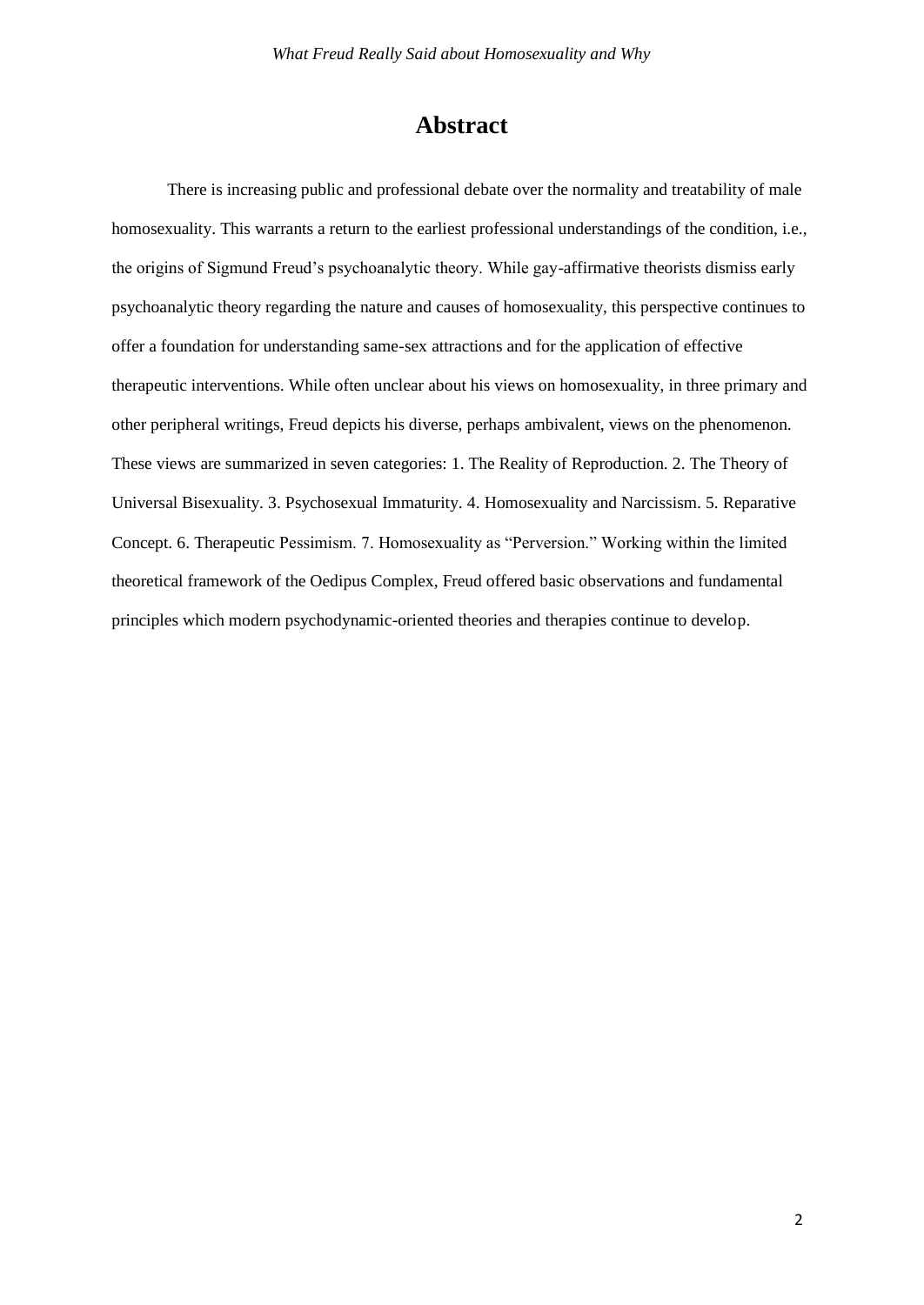## **Introduction**

There is increasing public and professional debate over the normality and associated treatability of male homosexuality. Freud's own words on homosexuality have been exploited by both sides of the "normal versus pathological" debate. The "easy lifting" of Freudian quotes to support each side of the debate is partially due to his own uncertainty and ambiguity on the subject. Throughout his life Freud approached the subject with caution and made only tentative assumptions.

For example, gay-affirmative apologists, in order to support their view of homosexuality as "normal," refer to Freud's "Letter to an American Mother," in which he says that "Homosexuality . . . is nothing to be ashamed of, no vice, no degradation, it cannot be classified as an illness: we consider it to be a variation of the sexual function." However, gay-affirmative apologists omit the telling, final passage of the letter, which states, "[Homosexuality] is produced by a certain arrest of sexual development" (Freud, 2014d, p. 786).

A sincere attempt to gain a psychological understanding of homosexuality necessitates an inquiry into classical psychoanalysis, the school of thought offering the first professional, psychotherapeutic analysis of homosexuality's origins and consequences. This inquiry begins with Freud. As the founder of psychoanalysis, Freud laid the foundation for more than a century of scientific investigation. From this historical context, we ask the reader to consider that critical, judgmental, and even deprecatory concepts and vocabulary to be understood from that perspective.

### **Freud's Ambivalence**

Over the course of his life, Freud expressed various ideas about homosexuality, which beginning in 1905 he sometimes referred to as "inversion" (Freud, 2014c, p. 136). Some of Freud's statements were fragmented, incomplete, and even self-contradictory (Lewes, 1988). At times he implied that homosexuality was an illness, while at other times merely a "variation of the sexual function" caused by "an arrest in sexual development" (Freud, 1951, p. 786).

Freud considered homosexuality to be a perversion in the classical psychoanalytic sense of that term, i.e., a condition that includes self-object limitations, narcissism, and an underdeveloped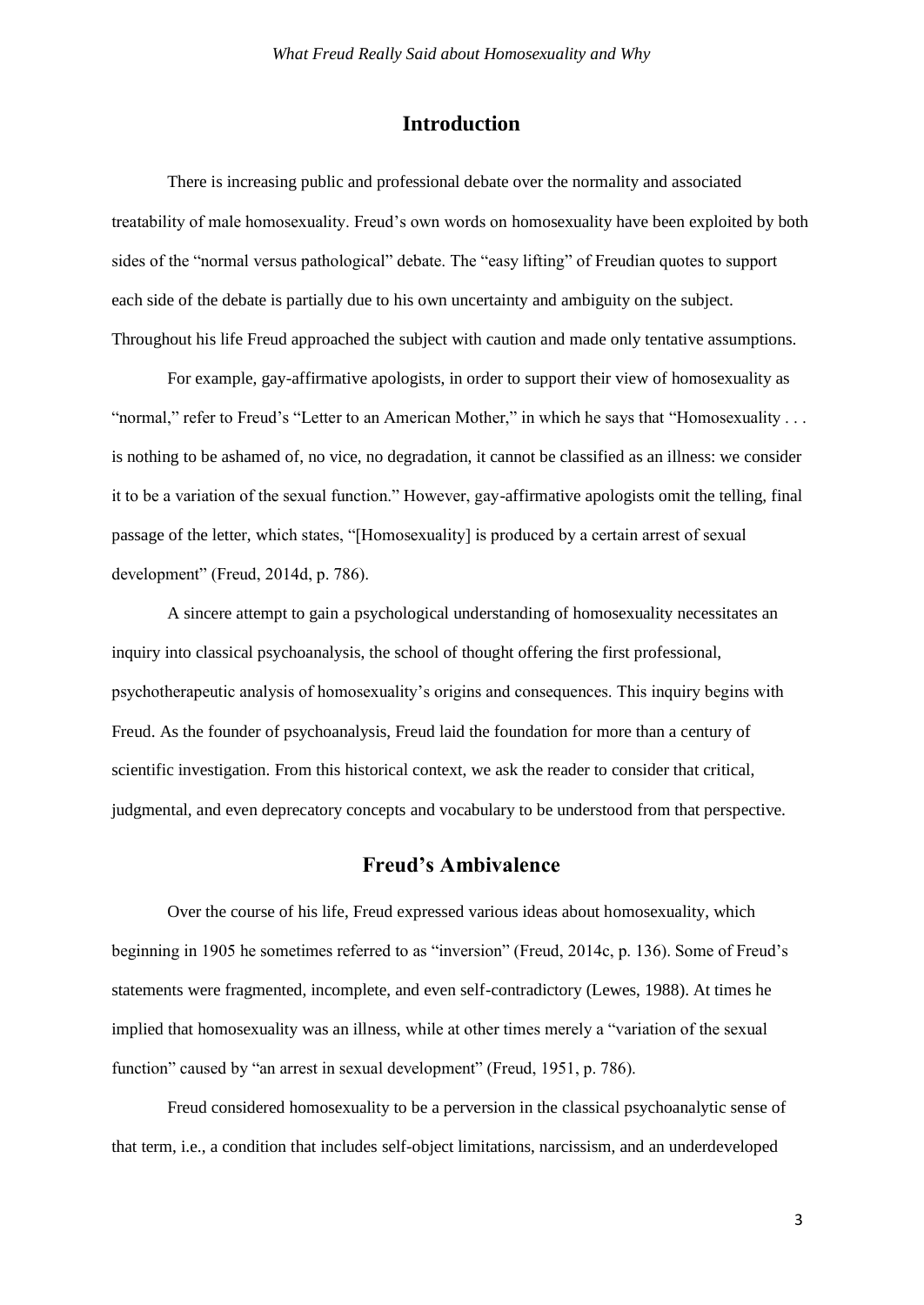superego (Freud, 2014). While he thought homosexuality to be one of the "perversions," which he defined as deviations from "the normal sexual aim . . . regarded as being the union of the genitals in the act known as copulation" (Freud, 2014c, p. 46), Freud also made impassioned arguments for the higher human achievements accomplished by homosexuals, pointing to da Vinci and Michelangelo in particular (Freud, 1932).

Freud strongly opposed social intolerance of homosexuals. He wrote:

It is one of the obvious social injustices that the standard of civilization should demand from everyone the same sexual life-conduct which can be followed without any difficulty by some people, thanks to their organization, but which imposes the heaviest psychical sacrifices on others. (Freud, 1959a, p. 192)

At the same time, he took what some would call a moralistic view, stating:

What are known as the perverse forms of intercourse . . . in which other parts of the body take over the role of the genitals, have undoubtedly increased in social importance. These activities cannot, however, be regarded as being as harmless as analogous extensions [of the sexual drive] in love relationships. They are ethically objectionable, for they degrade the relationships of love between two human beings from a serious matter to a convenient game, attended by no risk and no spiritual participation. (Freud, 1959a, p. 200)

In addition, Freud's intended professional, scientific views were sometimes accompanied by his personal sentiments. For example, Freud wrote three essays on the theory of sexuality in 1905, where he stated that "We never regard the genitals themselves . . . as really 'beautiful'" (Freud, 2014c, p. 155). In 1910, Freud wrote "Leonardo da Vinci and a Memory of His Childhood," where he describes fellatio as "a loathsome sexual perversion" (Freud, 1932, p. 86).

Freud was unclear about whether homosexual object-choice should be considered a singular and unitary entity, or several, separate varieties (Freud, 1932, p. 101). In other words, Freud was not sure if homosexuality was a singular phenomenon or had various manifestations. He continually returned to the question of causation, offering several theories but never diverging very far from his foundational theory of the Oedipus Complex.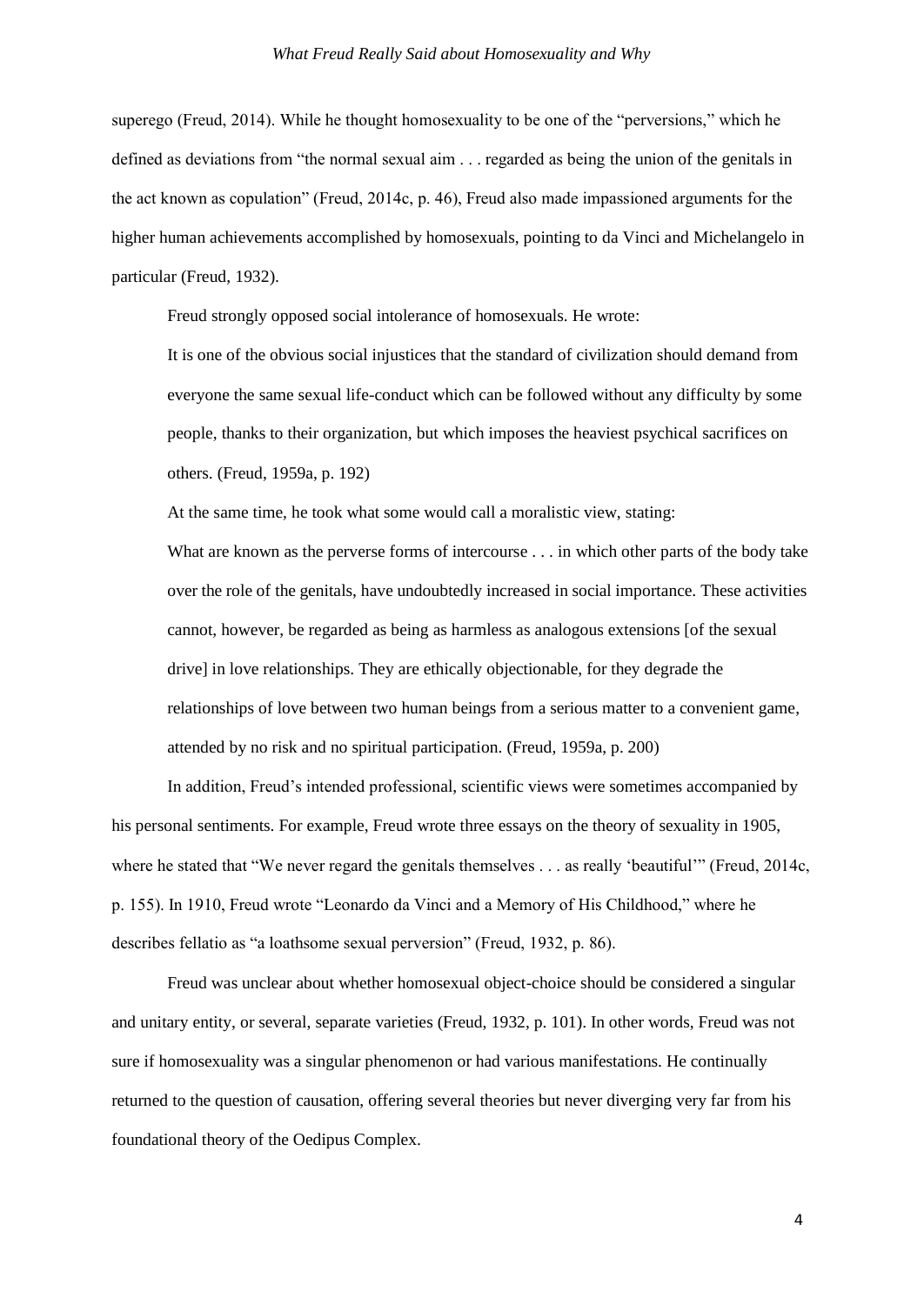# **The Oedipus Complex**

According to Freud, the Oedipus Complex occurs within the phallic stage of a boy's psychosexual development (ages 3–6 years), during which time the mother becomes the object of her son's infantile libidinal energy (sexual desire). Because the father is the one who is privileged to sleep with his mother, the boy is propelled into an emotional rivalry with his father. To facilitate union with the mother, the boy's id-driven impulse prompts the wish to kill the father (as did Oedipus), but the boy's more pragmatic ego, in light of the reality principle, knows that the father is stronger. The boy thus remains strongly ambivalent about his father's place in the family. Fear of "castration" (the father's ability to render him powerless), eventually prompts abandonment of this death wish and the boy instead identifies with him. The resolution of the conflict between the drives of the id and the ego is the defense mechanism of identification through which the boy internalizes the personality characteristics and the masculinity of the father. In identifying with the aggressor, the boy diminishes his castration anxiety and defends himself from the father's wrath as the two contend for the mother.

The boy's identification with the father is the successful resolution of the id-ego conflict, which in turn leads to the formation of a mature sexual identity—in other words, heterosexuality. Failure to successfully resolve the Oedipus Complex fixates the boy's identification with the mother, directing his libidinal cathexis onto the father. This negative Oedipal outcome may result in adult homosexuality.

#### **The Limitations of the Oedipus Theory**

One of the limitations of the Oedipus Complex theory as an explanation for homosexuality is Freud's presupposition that the Oedipus Complex is the central phenomenon in the developmental period of early childhood. Freud used the Oedipus Complex alone to explain child development and attempted to explain homosexuality with that model solely. In this model, it is the boy's resolution of the Oedipus Complex (i.e., an inevitable competition with his father for the love of his mother) that transitions the child from auto-eroticism and narcissism into true object-relatedness and heterosexuality. Homosexuality is seen by Freud as the result of a failed resolution of the Oedipus Complex. This could occur either when this complex was not worked-through completely, or because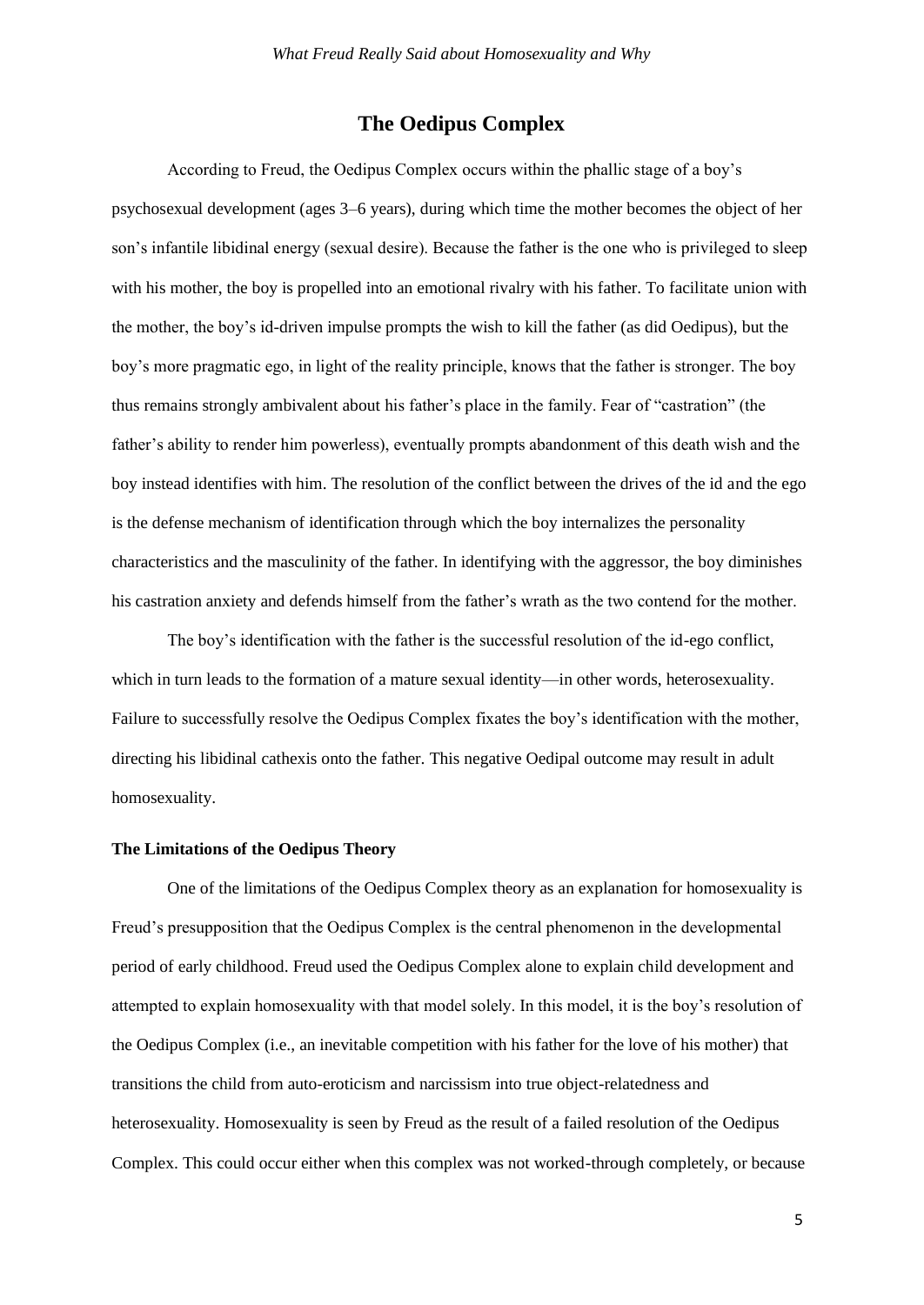a previous trauma had caused a psychosocial fixation within the pre-Oedipal state, preventing the child from beginning the Oedipal dynamics (Freud, 2014c, p. 242).

An additional limitation of the Oedipus Complex model is that it views the parent-child bond as a sexually based attachment, i.e., libidinal cathexis, rather than an emotional-identification bond (Freud, 2014b, p. 174). An example of the Oedipal model's narrowness is found in Freud's attempt to explain same-sex attraction in erotic, rather than identification terms. He was clear about the boy's over-identification with the mother, but believed that this identification was due to libidinal attachment, and so he could not account for how the father then becomes a sexual object. His best explanation was that the child who becomes homosexual identifies with the mother and therefore loves men as she would (Freud, 2014c, p. 145 n.). These limitations restricted Freud's consideration of self-identity and especially gender identity, which would be described more fully by later clinicians in self-psychology and object-relations theory.

## **Freud's Diverse Views on Homosexuality**

While Freud wrote no major work exclusively dedicated to the subject, his views on the topic of homosexuality appear in diverse papers, notably "Three Essays on the Theory of Sexuality" (2014c); "Some Neurotic Mechanisms in Jealousy, Paranoia and Homosexuality" (2014g); and "Leonardo da Vinci and a Memory of His Childhood" (1932). From these three essential and other peripheral writings, Freud's diverse views on homosexuality can be summarized in six categories:

#### **1. Freud's Philosophical Foundation: "The Reality of Reproduction"**

Freud began his investigation of homosexuality with the assumption that biological complementarity is the basis of normal sexuality—what Rado would later term Freud's "standard pattern" (Rado, 1940, p. 464) of male-female sexual relationship. Central to this pattern is the potential for reproduction. Based on nineteenth-century biological theories and Darwinism, Freud's theory saw the role of sexual activity as the union of the genitals of members of the opposite sex for the purpose of continuing the race (Rado, 1940, p. 464). Summarizing this view, Arlow (1986) states that "for Freud the question of what should be considered normal as opposed to perverse sexuality posed no particular problem. He used a biological criterion" (p. 249).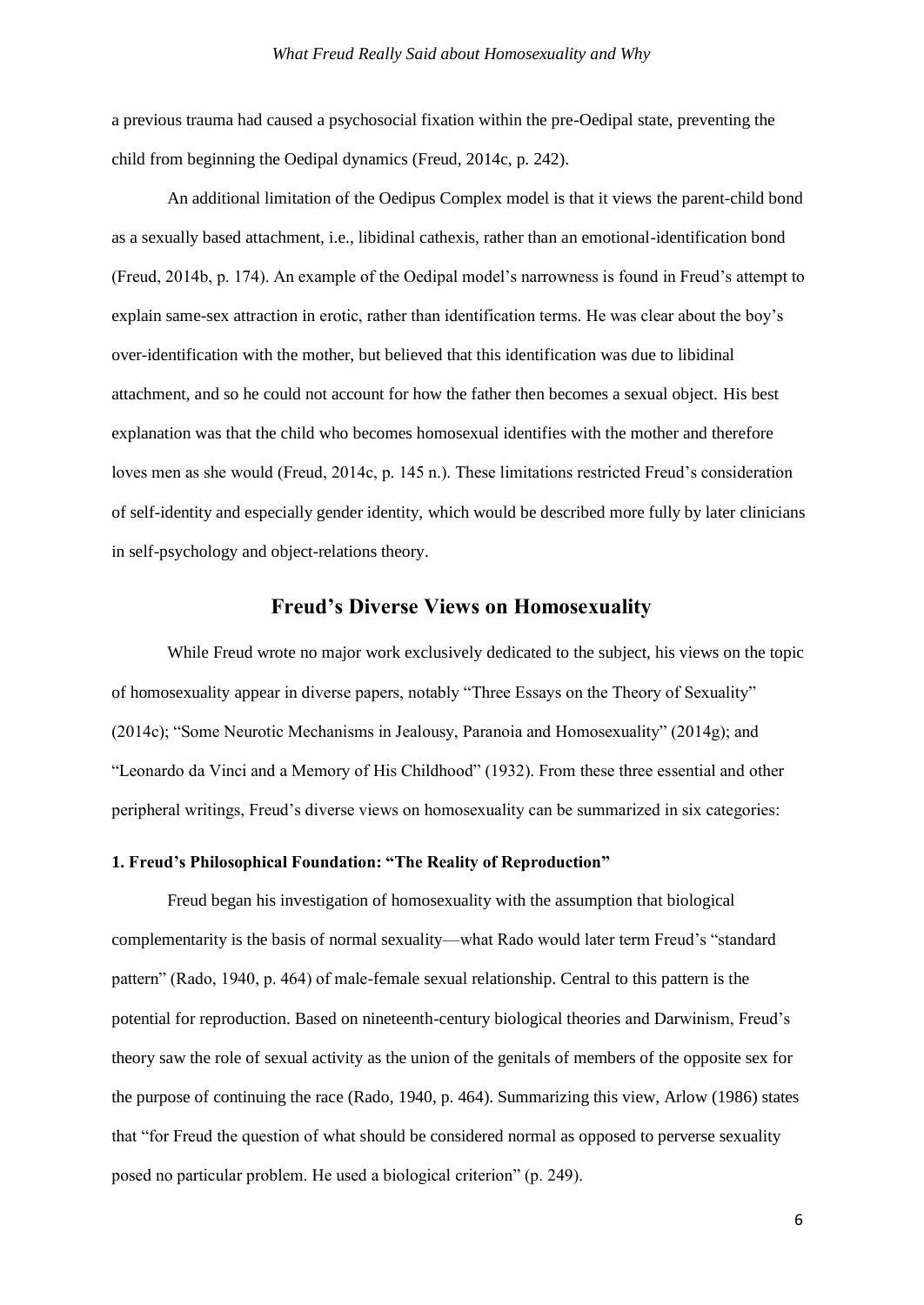Basing his definition of "perversion" on the biological reality of reproduction, Freud stated in 1920:

The common characteristic of all perversions, on the other hand, is that they have abandoned reproduction as their aim. We term sexual activity perverse when it has renounced the aim of reproduction and follows the pursuit of pleasure as an independent goal. (Freud, 1955, p. 273)

Gay-affirmative apologists claim that Freud's fundamental criterion of procreation is archaic and unnecessary. They regard Freud's criterion of procreation as overly simplistic and narrow, and propose instead that sexuality is valid merely for pleasure and relational intimacy. In so doing, the gay-affirmative apologists join the contemporary trend among therapists and theoreticians in the mental health professions to substitute the individual's subjective experience for an objective model of health. By equating Freud's teleological (biological design-based) principle to a moralistic principle, gay-affirmative apologists have shifted the object of study from biological design to the person's own subjective experience of meaning. This effectively moved psychoanalytic theory away from the objectivity of the natural sciences upon which Freud had attempted to build psychoanalysis. These theoretical departures from the reproductive function of sexual activity to the subjective and qualitative experience of human sexual relations served to further divide psychoanalysis from the natural sciences.

#### **2. The Theory of Universal Bisexuality**

Freud's theory of universal bisexuality remained a fundamental, if problematic principle of psychoanalysis until 1940, when Sandor Rado (1940) decisively challenged that assumption. Freud thought that homosexuality was rooted not only in the unsuccessful resolution of the Oedipal Complex, but also in some undiscovered biological component that predisposes some children to homosexuality. Freud assumed that there exists either inborn (as in prenatal-hormonal) or genetic potential for homosexuality prior to the environmental events of the child's psychosexual development. Freud considered that narcissism also might have a biological component.

Describing the evolutionary basis of sexuality, Freud wrote: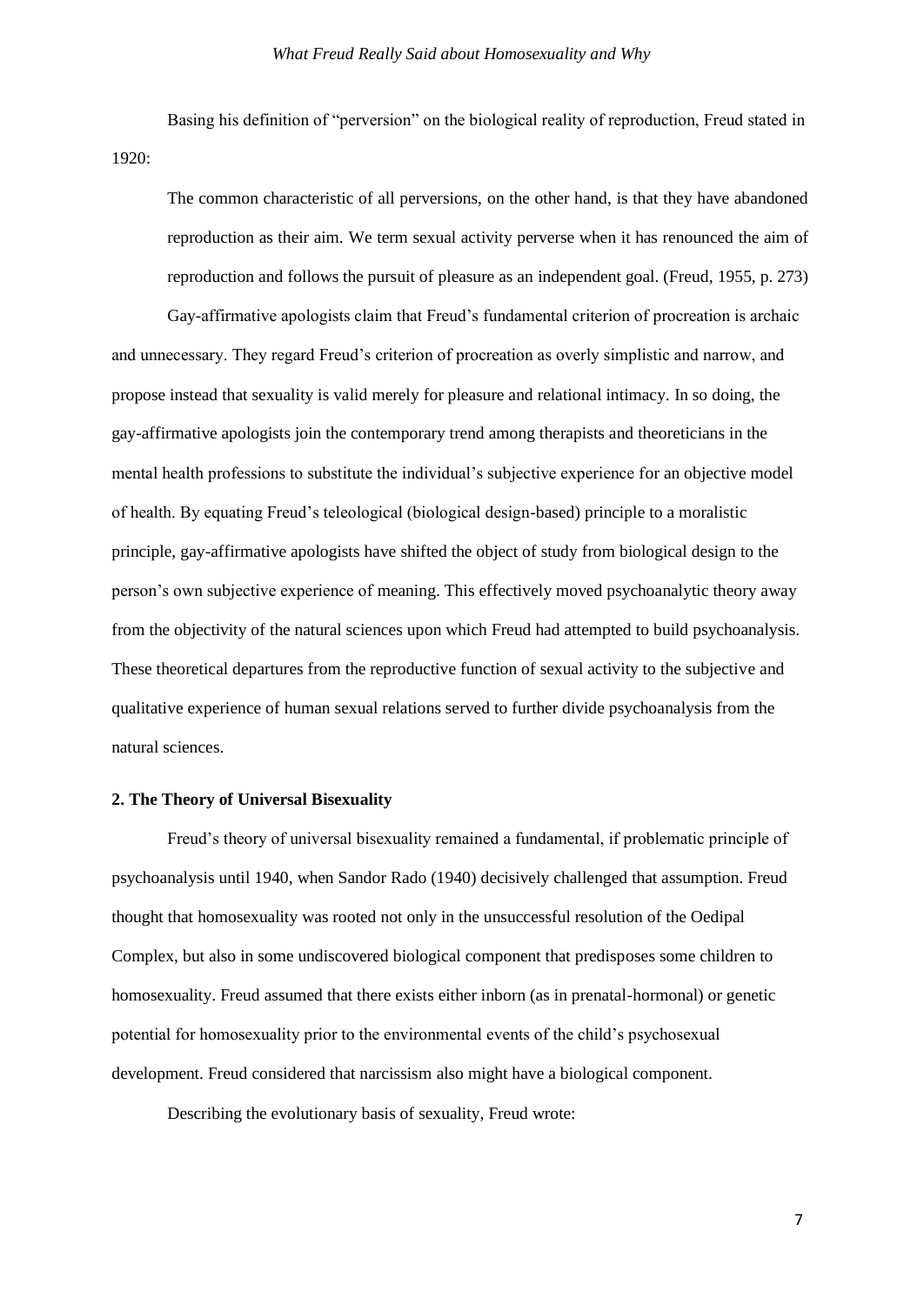Psychoanalysis considers that a choice of an object independently of its sex—freedom to range equally over male and female objects—as it is found in childhood, in primitive states of society and early periods of history, is the original basis from which, as a result of restriction in one direction or the other, both the normal and the inverted types develop. Thus from the point of view of psychoanalysis the exclusive sexual interest felt by men for women is also a problem that needs elucidating and is not a self-evident fact based upon an attraction that is ultimately of a chemical nature. (Freud, 2014c, p. 144)

Gay-affirmative apologists have turned to Freud's theory of universal bisexuality to attempt to deconstruct his belief that the fundamental requirement of healthy sexual development must be genital functioning in the service of reproduction. These theorists argue that whether the individual uses his sexuality for reproduction or pleasure, this should not be the gauge of his psychosexual maturity.

Rado (1940) rejected Freud's notion of universal bisexuality and traced that idea to the prescientific mythologies of hermaphrodites and animism. He concluded that homosexuality finds its origins in childhood anxieties and not in biological constitution. Returning, like Freud, to the reproductive system as the criterion for normal sexuality, Rado claimed that Freud's theory of universal bisexuality overlooked the obvious reparative function of same-sex behavior.

#### **3. Psychosexual Immaturity**

In spite of his theory of universal bisexuality, Freud viewed normal psychosexual development as inevitably ending in heterosexuality. Homosexuality represented an inhibition in development and did not represent mature sexuality (2014c, p. 145–47 n.). The cause for this inhibition, he maintained, could be found in constitutional and early family factors.

Anticipating the release of the Bieber, et al. (1962) study by over fifty years, Freud summarized his understanding of the familial causes of homosexuality:

In all our male homosexual cases the subjects had had a very intense erotic attachment to a female person, as a rule their mother........This attachment was evoked or encouraged by too much tenderness on the part of the mother herself, and further reinforced by the small part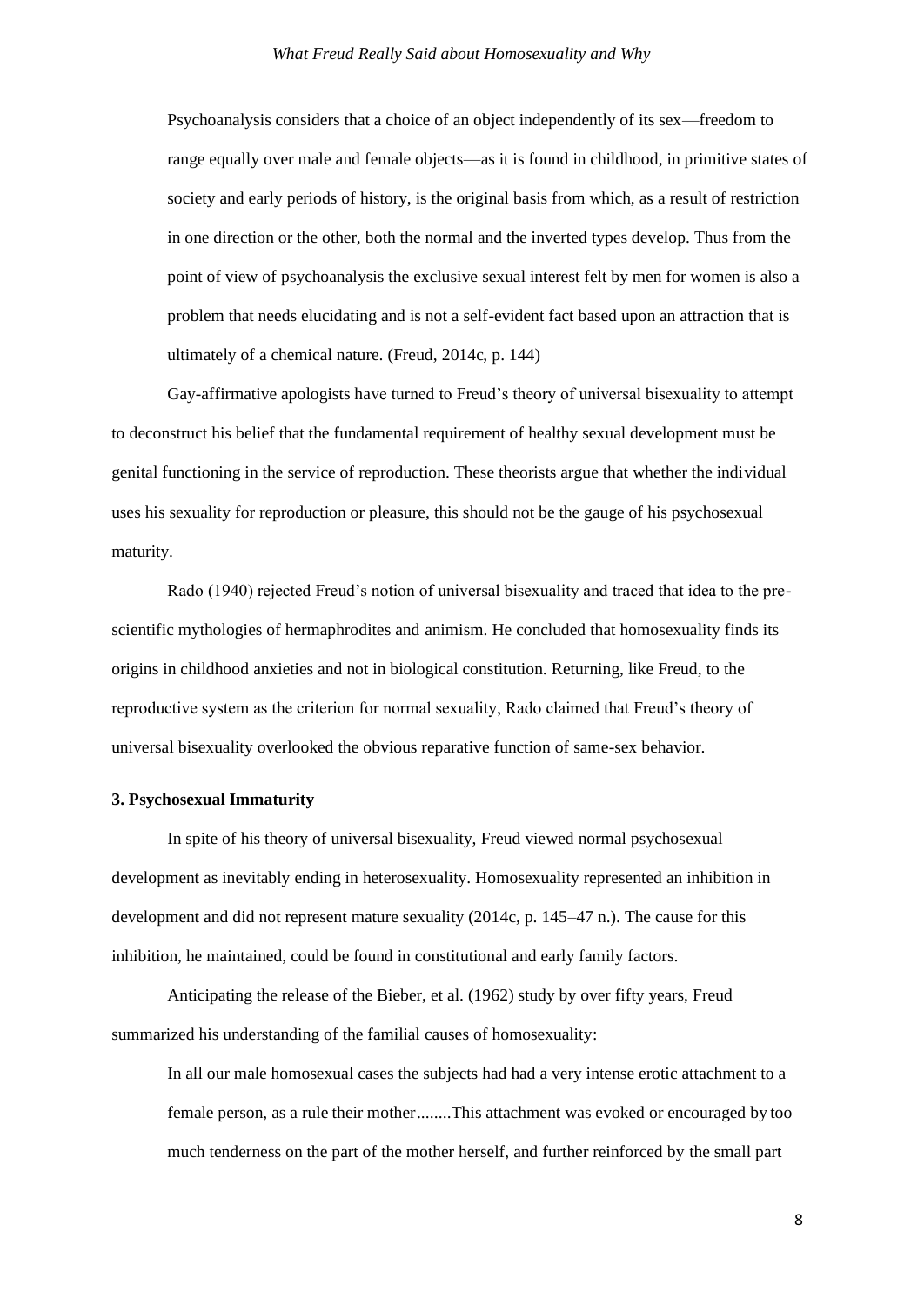played by the father during their childhood. Indeed, it almost seems as though the presence of a strong father would ensure that the son made the correct decision in his choice of object, namely someone of the opposite sex. (Freud, 1932, p. 99)

Despite his lifelong equivocation on some aspects of homosexuality, Freud maintained the consistent view that homosexuality results only when normal and natural heterosexual development is thwarted. His premise was that if the child's psychosexual development is not derailed, or if there is not some constitutional predetermination, the child will naturally attain a heterosexual object-choice.

Throughout his life, Freud's writing on homosexuality shows that he consistently understood homosexuality as an unresolved fixation, and not simply a "preference" based upon free choice. He explained that homosexuality is a derailment from the natural sexual object. Freud explained that "any established aberration from normal sexuality" was "an instance of developmental inhibition and infantilism" (Freud, 2014c, p. 231). Regarding causation of homosexuality, he later wrote that "sexual aberration in adults—perversion, fetishism, inversion (homosexuality) . . . will reveal an event such as I have suggested, leading to a fixation in childhood" (Freud, 2014a, p. 182).

Freud also wrote that "perverse sexuality, in brief, is nothing more than infantile sexuality divided into its separate tendencies" (Freud, 1920, p. 268). Finally, Freud cites homosexuality as an example of "an inhibition in development" (Freud, 2014c, p. 208).

#### **4. Homosexuality and Narcissism**

From his earliest formulations on the nature of homosexuality, Freud recognized the narcissistic structure of the condition: "Homosexual object-choice originally lies closer to narcissism than does the heterosexual kind" (Freud, 2014e, p. 426). He conceptualized homosexuality as a developmental mid-point between immature narcissism and mature heterosexuality (Freud, 1958). According to Freud, this mid-phase of narcissism "seeks for the subject's own ego and finds it again in other people" (Freud, 2014c, p. 222 n.).

The narcissistic nature of a boy's same-sex, sexual-object choices is first established within his identification with the mother (Freud, 1932). This narcissistic identification with her remains an impediment to authentic relationships in adulthood.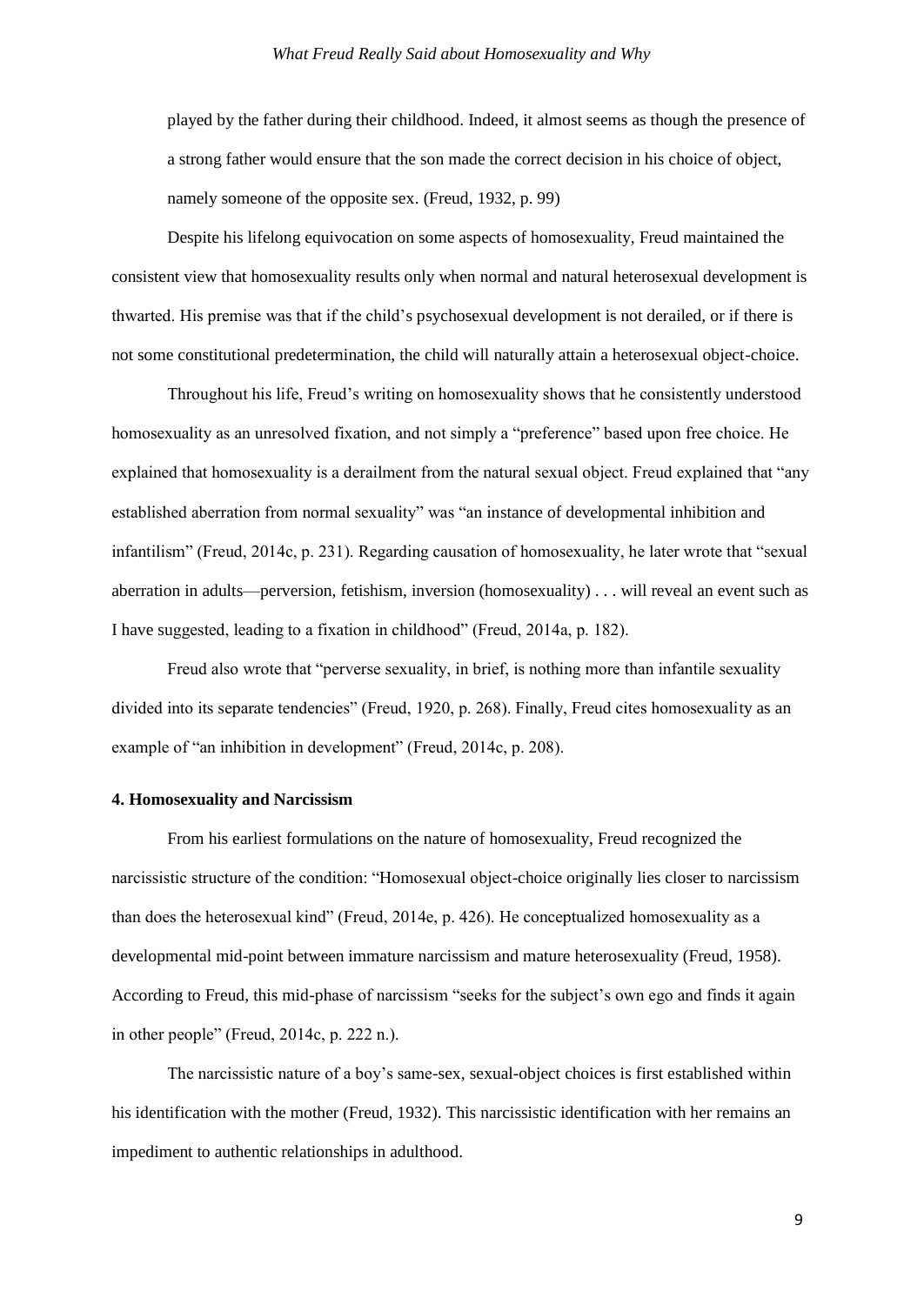While Freud wrote his ideas on homosexuality in scattered form, his paper on Leonardo da Vinci (1932) may be considered the most insightful and detailed analysis of the homosexual condition. In this paper, for the first time, Freud linked this inhibition in development to narcissism:

. . . [the homosexual] finds the objects of his love along the path of narcissism, as we say: for Narcissus, according to the Greek legend, was a youth who preferred his own reflection to everything else and who was changed into the lovely flower of that name. (Freud, 1932,

p.100)

Detailing the narcissistic component in homosexuality, Freud stated:

We have discovered, especially clearly in people whose libidinal development has suffered some disturbance, such as perverts and homosexuals, that in their later choice of love-objects they have taken as a model not their mother but their own selves. They are plainly seeking themselves as a love-object, and are exhibiting a type of object-choice which must be termed 'narcissistic'. In this observation we have the strongest of the reasons which have led us to adopt the hypothesis of narcissism. (Freud, 2014f, p. 88)

Detailing the forms of narcissistic attachment, Freud stated: "A man can love himself as he is, he can love himself as he was, he can love someone who was once a part of himself, and he can love what he himself would like to be" (2014f, p. 90). Elaborating on this last type of love, Freud described the "impoverished" person who loves someone who possesses excellences he himself never had" (2014f, p. 101).

#### **5. Reparative Concept**

The narcissistic component of homosexuality is further explained as the "satisfaction" (2014c, p.222) that was sought for ego-wounding. The ego seeks some kind of repayment for an offense suffered, or for a perceived loss or defect. This compensatory function of the ego came to be understood in terms of narcissism.

Freud viewed homosexual behavior as a mechanism used as a defense against anxiety and fear. Earlier, Freud noted the reparative function of homosexuality in describing it as a defense against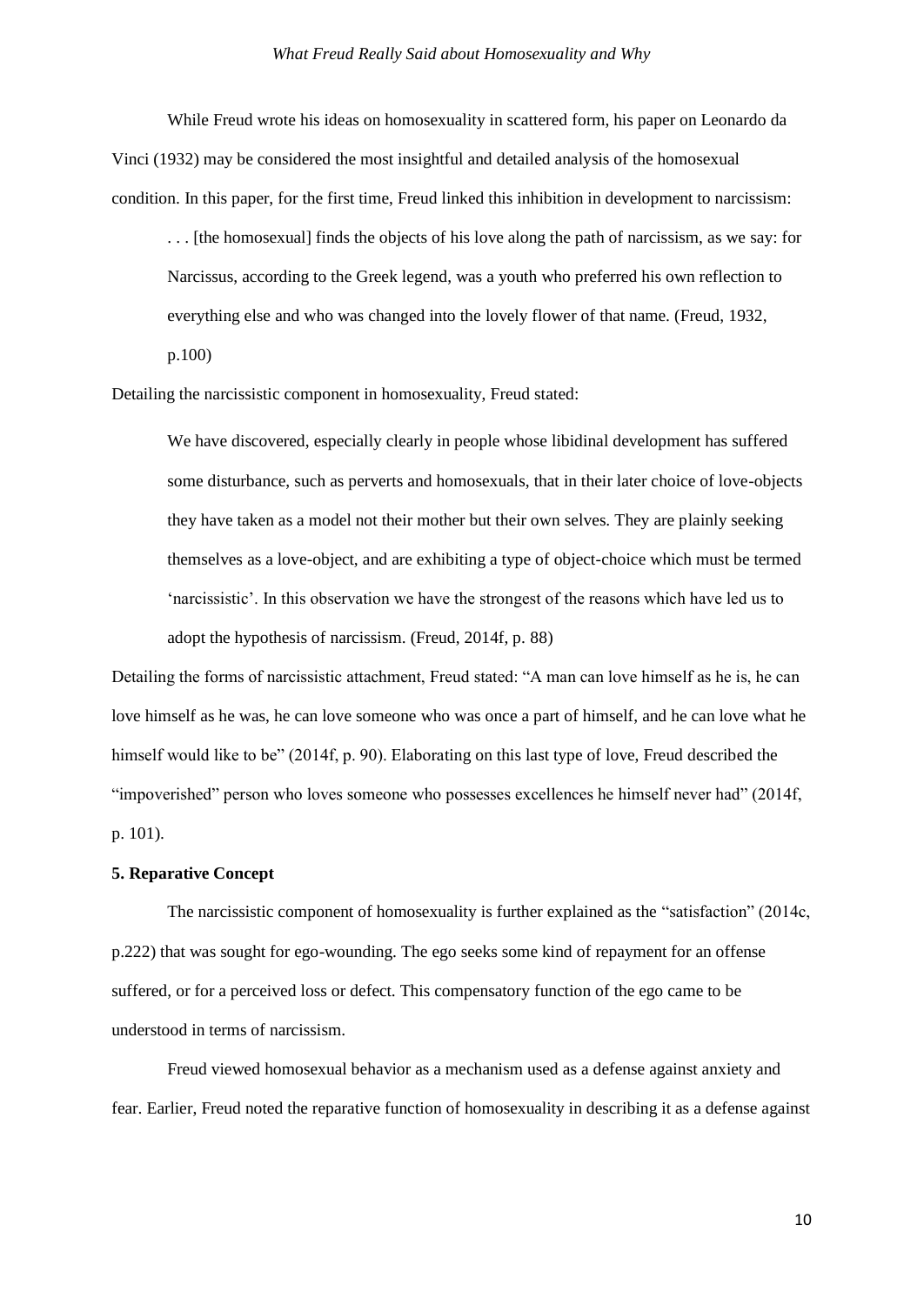fear of women: "Their compulsive longing for men has turned out to be determined by their ceaseless flight from women" (Freud, 1932, p. 43).

Offering a clinical example of the reparative function of same-sex behavior, Freud stated: In the history of homosexuals one often hears that the change in them took place after the mother had praised another boy and set him up as a model. The tendencyto a narcissistic object-choice was thus stimulated, and after a short phase of keen jealousy, the rival became a love-object. (Freud, 2014g, p. 232)

#### **6. Therapeutic Pessimism**

Freud often expressed pessimism about the treatment of homosexuality, not because he was opposed to it in principle, but because he judged that the techniques of the time were ineffective. He explained:

In general, to undertake to convert a fully developed homosexual into a heterosexual does not offer much more prospect of success than the reverse, except that for good practical reasons the latter is never attempted. The number of successes achieved by psycho-analytic treatment of the various forms of homosexuality, which incidentally are manifold, is indeed not very striking. (Freud, 1955, pp.150–151)

Another reason Freud was pessimistic about treatment was that he saw the homosexual as a pervert (in the psychoanalytic sense) rather than a neurotic. Typically the neurotic was sufficiently enough distressed by his symptoms to motivate him to seek professional help. Because he experienced anxiety regarding his symptoms, he developed a transference onto the therapist, which is necessary for psychoanalytic treatment success. On the other hand, the "pervert" was thought to feel no internal conflict and gained too much ego-pleasure from his behavior. As Freud wrote, "Perverts who can obtain satisfaction do not often have occasion to come for analysis" (Freud, 2014a, p. 197).

Freud later explained:

The homosexual is not able to give up the object that provides him with pleasure, and one cannot convince him that if he made the change he would rediscover in the other the pleasure that he has renounced. If he comes to be treated at all, it is mostly through the pressure of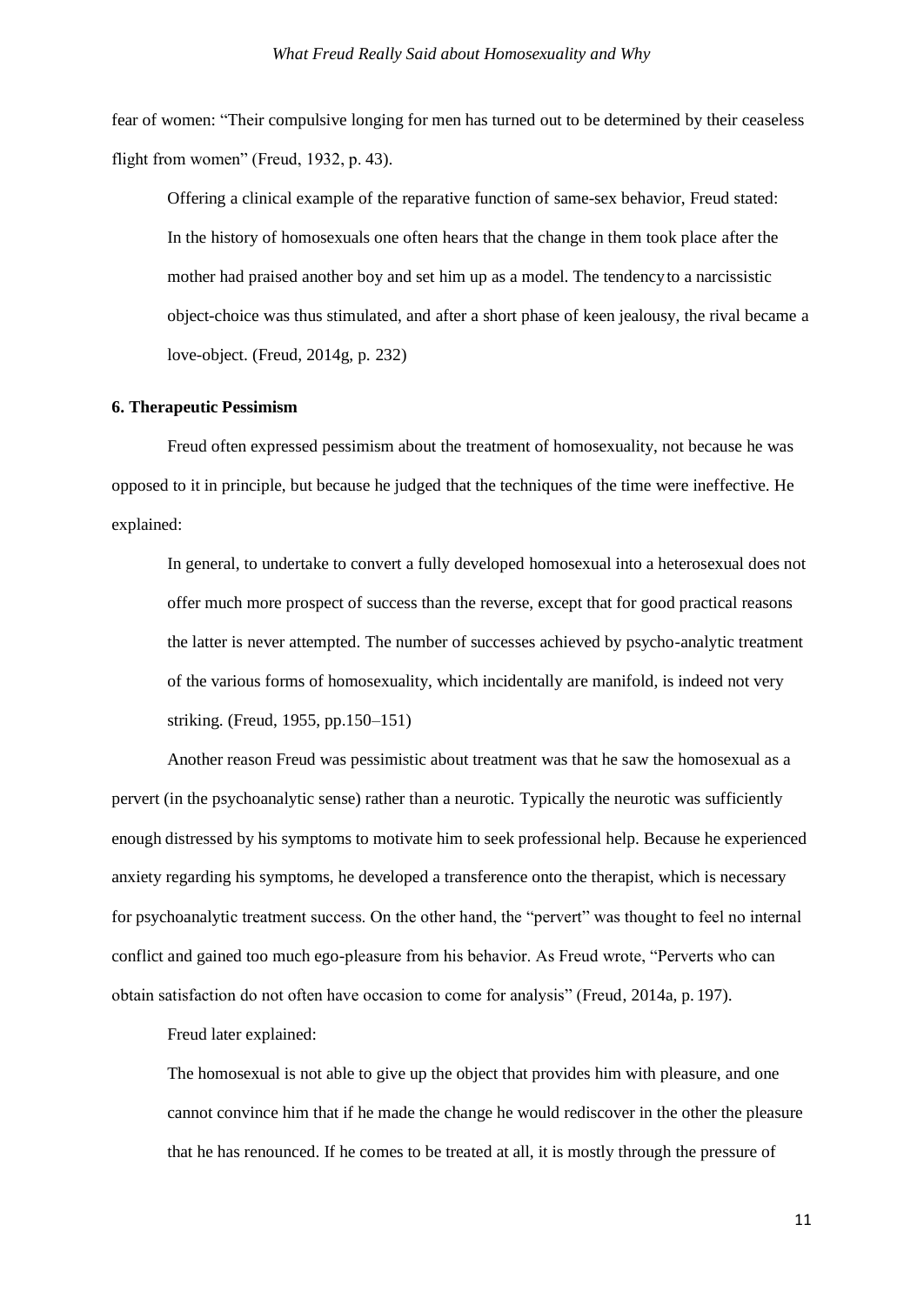external motives, such as the social disadvantages and dangers attaching to his choice of object, and such components of the instinct of self-preservation prove themselves too weak in the struggle against the sexual impulsions. One then soon discovers his secret plan, namely, to obtain from the striking failure of his attempt a feeling of satisfaction that he has done everything possible against his abnormality, to which he can now resign himself with an easy conscience. (Freud, 1955, p. 150)

Freud found that most homosexuals entered treatment due to "external motives, such as social disadvantages and danger attaching to his choice of object" (Freud, 1955, p. 151), but that his true motivation was not to be cured, per se, but rather to avoid social criticism, and to assure himself that he tried his best to change and "can now resign himself with an easy conscience" to his sexual pleasure (Freud, 1955, p. 150). This, and the belief that homosexuality was in part due to biological predetermination, apparently were the causes for Freud's pessimism.

While Freud was pessimistic about treatment success, he did not exclude the possibility of change, but rather thought that psychoanalysis could offer the patient a more conflict-free adjustment to his homosexuality. Thus, Freud wrote:

It is not for psychoanalysis to solve the problem of homosexuality. It must rest content with disclosing the psychical mechanisms that resulted in determining the object-choice, and with tracing back the paths from them to the instinctual dispositions. There its work ends, and it leaves the rest to biological research. (Freud, 1955, p. 171)

This limited perspective is illustrated by his response to a mother who hoped Freud could cure her son of his homosexuality:

What analysis can do for your son runs in a different line. If he is unhappy, neurotic, torn by conflicts, inhibited in his social life, analysis may bring him harmony, peace of mind, full efficiency, whether he remains a homosexual or gets changed. (Freud, 2014d, p. 786)

Since Freud's time, psychoanalysis has developed a more refined distinction between the neurotic and the pervert, as well as techniques to counter resistance in therapy. For example, Socarides and Freedman (2002) thought that confronting the patient's denial of reality would create sufficient intrapsychic conflict to lay the foundation for the therapeutic alliance. Similarly,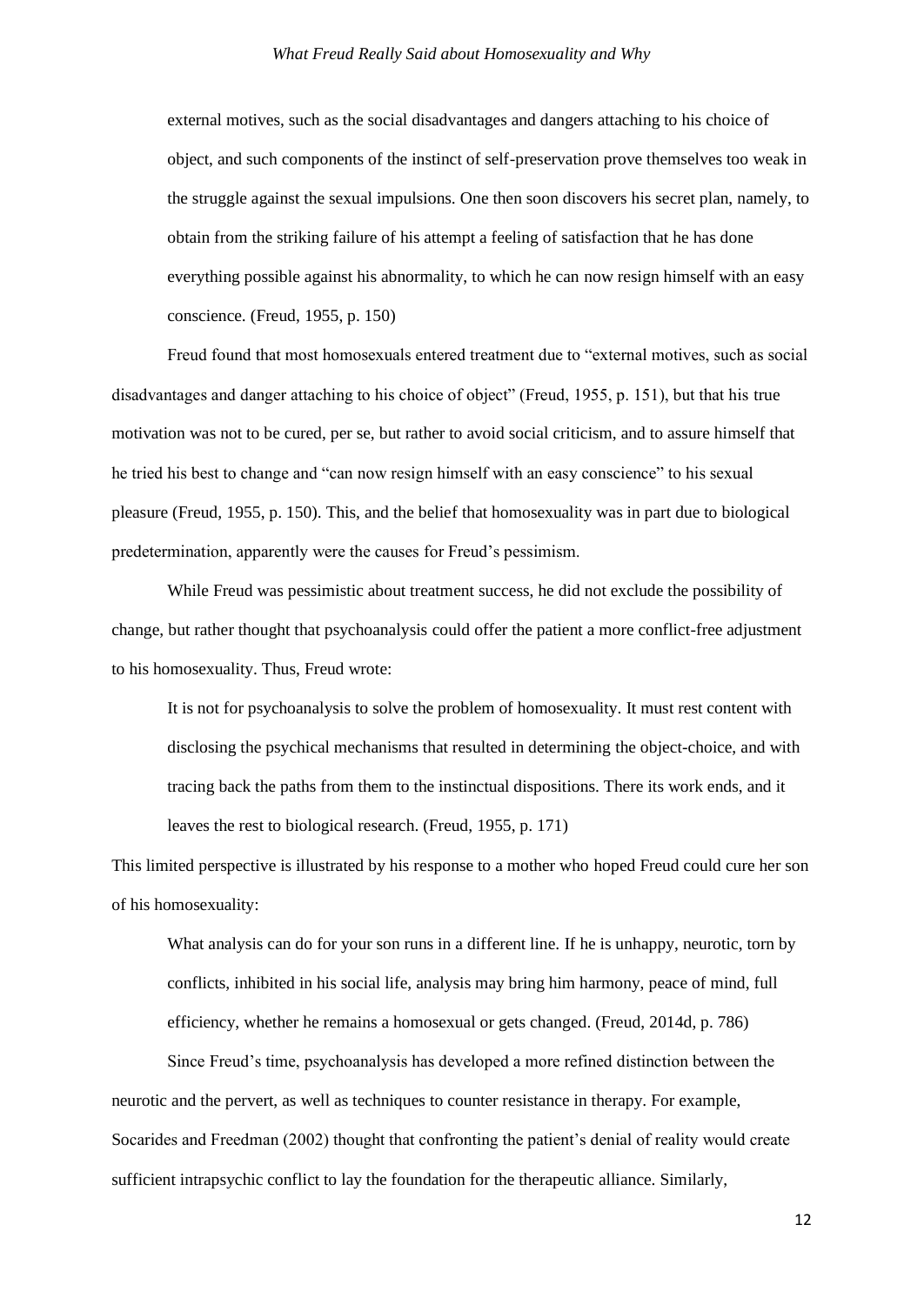Chasseguet-Smirgel (1974) was hopeful in believing that ". . . there exists in the sexual pervert's mind a more reality-oriented ego-ideal which is revealed in analysis" (p. 351). Cultivating these realityoriented aspects of the patient's mind, along with other efforts, have brought more positive reports of treatment since Freud's time.

#### **7. Homosexuality as "Perversion"**

While the term "perversion" today has taken on a pejorative connotation, we need to consider the historical context in which Freud intended the use of the term. Socarides tells us that "While Freud himself deplored the word removed perversion because it carried a moralistic connotation, he continued to use it free from its pejorative meaning and in a scientific sense. He used it to denote sexual arousal patterns that are unconsciously motivated, stereotyped, and derived from early psychic conflict" (Socarides, 2002, p. 5).

In addition, Freud cautioned that it is difficult, if not impossible, to draw a clear distinction between "mere variations" and "pathological symptoms."

No healthy person, it appears, can fail to make some addition that might be called perverse to the normal sexual aim; and the universality of this finding is in itself enough to show how inappropriate it is to use the word perversion as a term of reproach. In the sphere of sexual life we are brought up against peculiar and, indeed, insoluble difficulties as soon as we try to draw a sharp line to distinguish mere variations within the range of what is physiological from pathological symptoms. (1905/1949, p. 39)

For Freud, the term perversion should be understood: ". . . in the content of the new sexual aim . . . in its relation to the normal" (Freud, 1949, p. 39). "The normal" for Freud remains the biological reality of reproduction" (Freud, 1955).

The point at which a child became fixated in his psychosexual development determined whether or not he suffered from a perversion. The etiology of homosexuality placed the fixation before the period of the Oedipus Conflict, making the condition a perversion. One characteristic of the perversions is the attempt to master anxieties by excessive erotic investment in the "loved" object, i.e. libidinization. This, in turn, leads to a disturbance in the patient's relationship to reality.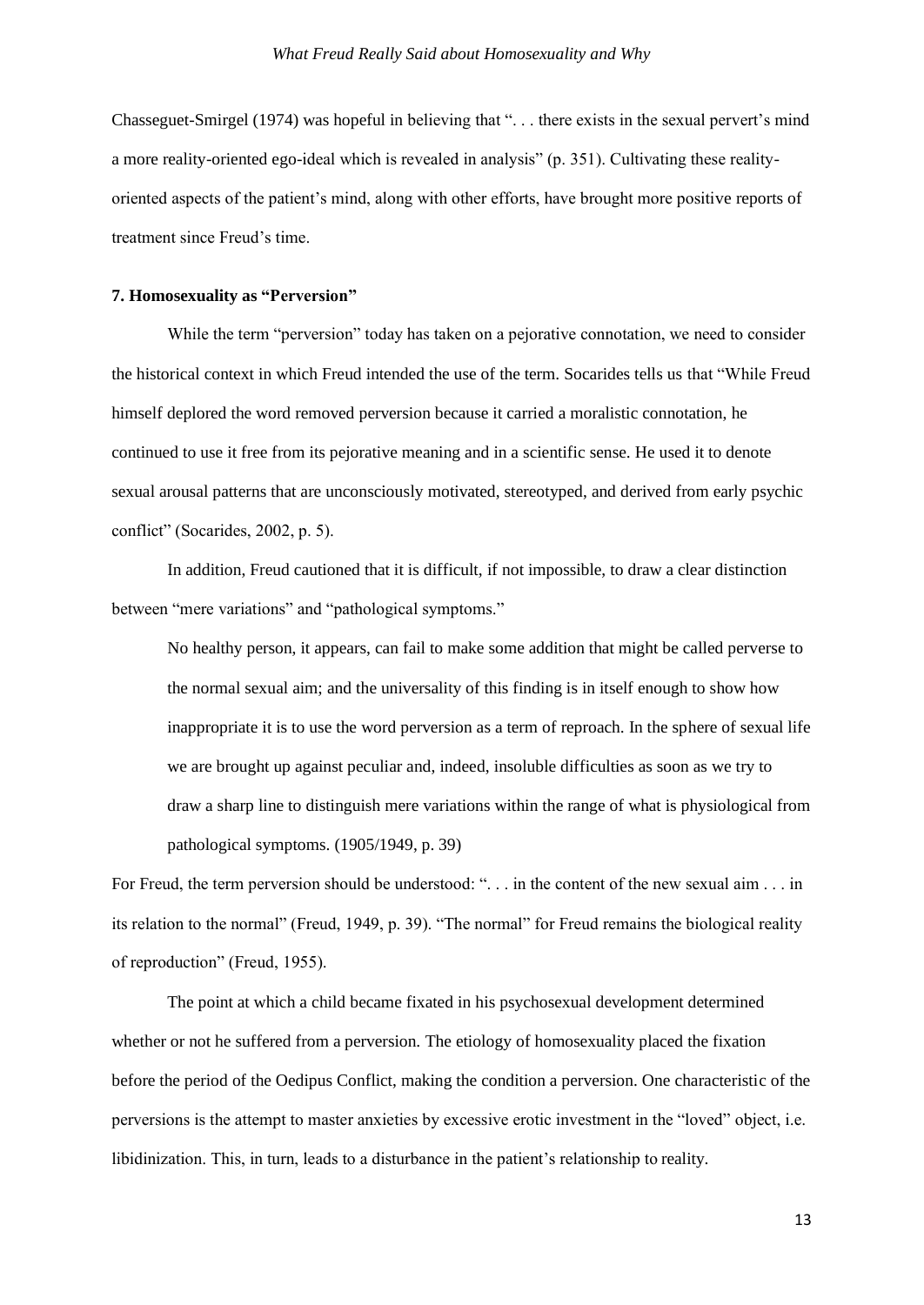Success in mastering the Oedipal conflict allows the boy to move beyond the narcissistic phase of development, with its more primitive need-gratifying object relations, to a maturity that allows true object-relatedness. When the boy successfully navigates the Oedipal period, his identification with the father allows him to develop an authentic connectedness with social reality, a healthy superego, and the ability to internalize social/moral and aesthetic norms.

The homosexual's continuing focus upon narcissistic object choices restricts his ability to establish a mature sexuality based upon healthy object relations. This focus on narcissistic gratification limits his sexual-object choices to those which offer reassurance against depletion of his masculinity (threats of castration). His tendency to seek an idealized object to fulfill his unmet narcissistic needs means that his relationships will be built upon psychic projections and repetitive enactments of reassurance.

Freud was the first to report the commonly found association between homosexuality and some degree of paranoia, which was frequently confirmed by other psychoanalysts (Lewes, 1988). He believed that such paranoia resulted from the homosexual's inability to accept his own homosexuality. The transformative process from intolerable homosexuality to paranoia begins as follows: "I (a man) love him (another man)." This results in a reaction-formation defense mechanism, which protects him from the intolerable idea of homosexual attraction: "No, I don't love him—I hate him." The resulting paranoid delusion, therefore, is "And the reason I hate him, is that he persecutes me" (paraphrased from Freud, 1958, p. 63).

#### **8. Homosexuality and Healthy Personality**

The fundamental question for Freud was whether homosexual love could be truly otherrelated; or, was it simply an extension of infantile pleasure-seeking, or an attempt at narcissistic gratification with a partial object?

Freud was impressed by the great artists whom he thought to be homosexual, such as da Vinci and Michelangelo, and he viewed them as some of the highest-level contributors to culture and mankind (Freud, 1932). While Freud believed that homosexuality was an inhibition of normal psycho-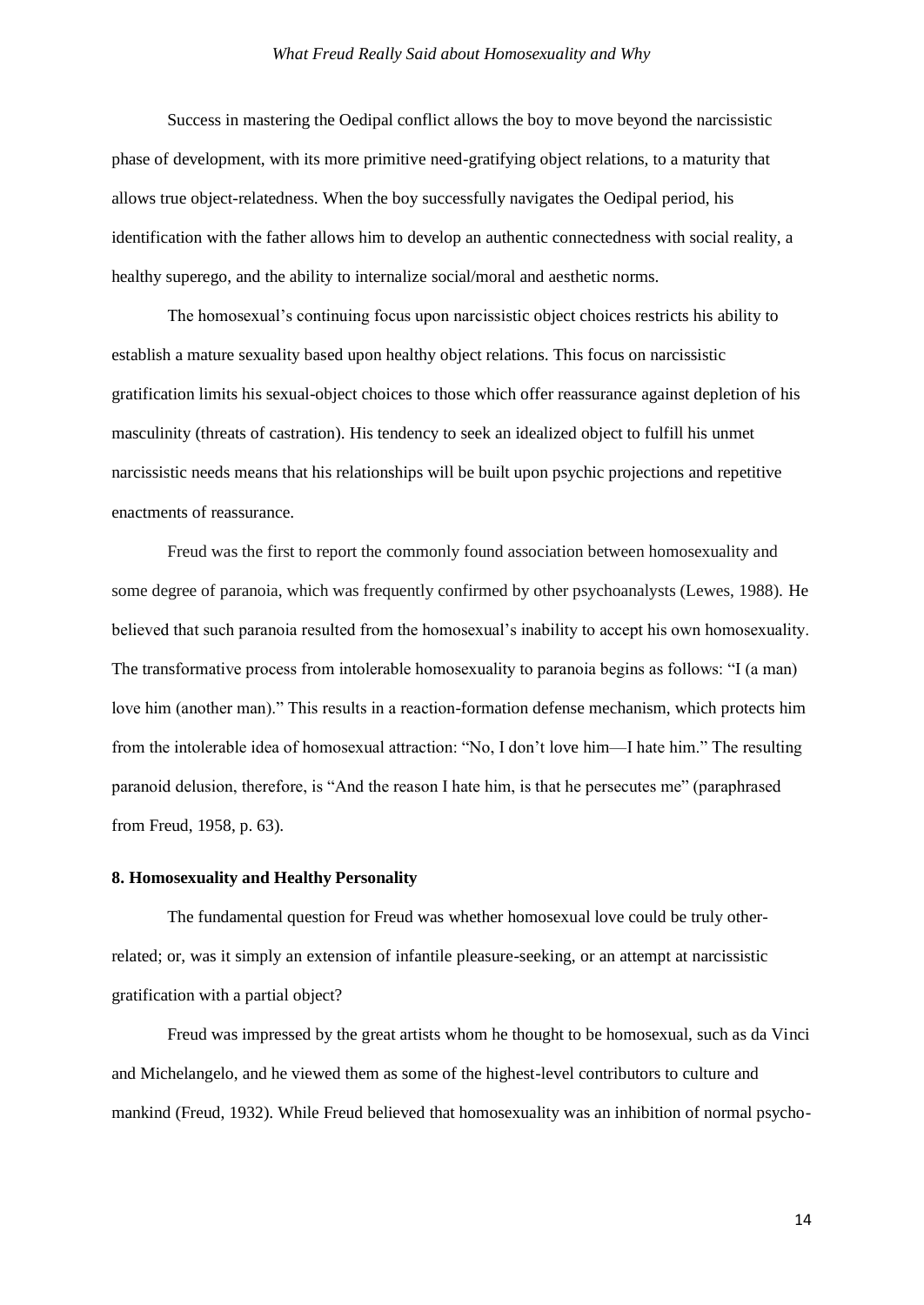sexual development, he recognized that it need not be an obstacle to development of the personality in other respects:

[Homosexuality] is similarly found in people whose efficiency is unimpaired, and who are indeed distinguished by specially high intellectual development and ethical culture [and] . . . found in people who exhibit no other serious deviations from the normal. (Freud, 2014c, p.

35)

In addition, Freud did not see homosexuality as invariably a problem with masculinity. He thought it possible for a homosexual man to be completely masculine-identified. He wrote, "In men, the most complete mental masculinity can be combined with inversion" (Freud, 2014c, p. 142). Years later, Freud noted: "A man with predominantly male characteristics and also masculine in his erotic life may still be inverted in respect to his object, loving only men instead of women" (Freud, 1955, p. 170). In this respect, his views precede what Socarides later described as post-Oedipal type of homosexuality (Socarides, 1989; Nicolosi, 2009).

# **Conclusion**

Classical psychoanalysis contains substantial contributions to the understanding of homosexuality. Recent political changes have resulted in the questioning of its foundational conclusions. Psychoanalysis' founder, Freud, proposed ideas that have since been interpreted differently by both sides of the debate, with one side claiming that Freud supported the view that homosexuality is a "normal sexual variant," while the other side asserts that Freud expounds the view that homosexuality is a "pathological condition." Self-serving selections of Freud's own words are easily obtainable due to, as this paper has shown, Freud's own uncertainty, ambiguity, and sometimes self-contradiction on the subject.

Nevertheless, considering the limitations of Freud's historical and cultural perspective, along with his limited theoretical framework of the Oedipus Complex, he was able to establish fundamental principles that have proven fruitful to psychodynamic thinking during the one hundred years since he first wrote. These principles include the likelihood that a male homosexual experienced overidentification with his mother, and a poor relationship with his father; that narcissism is a common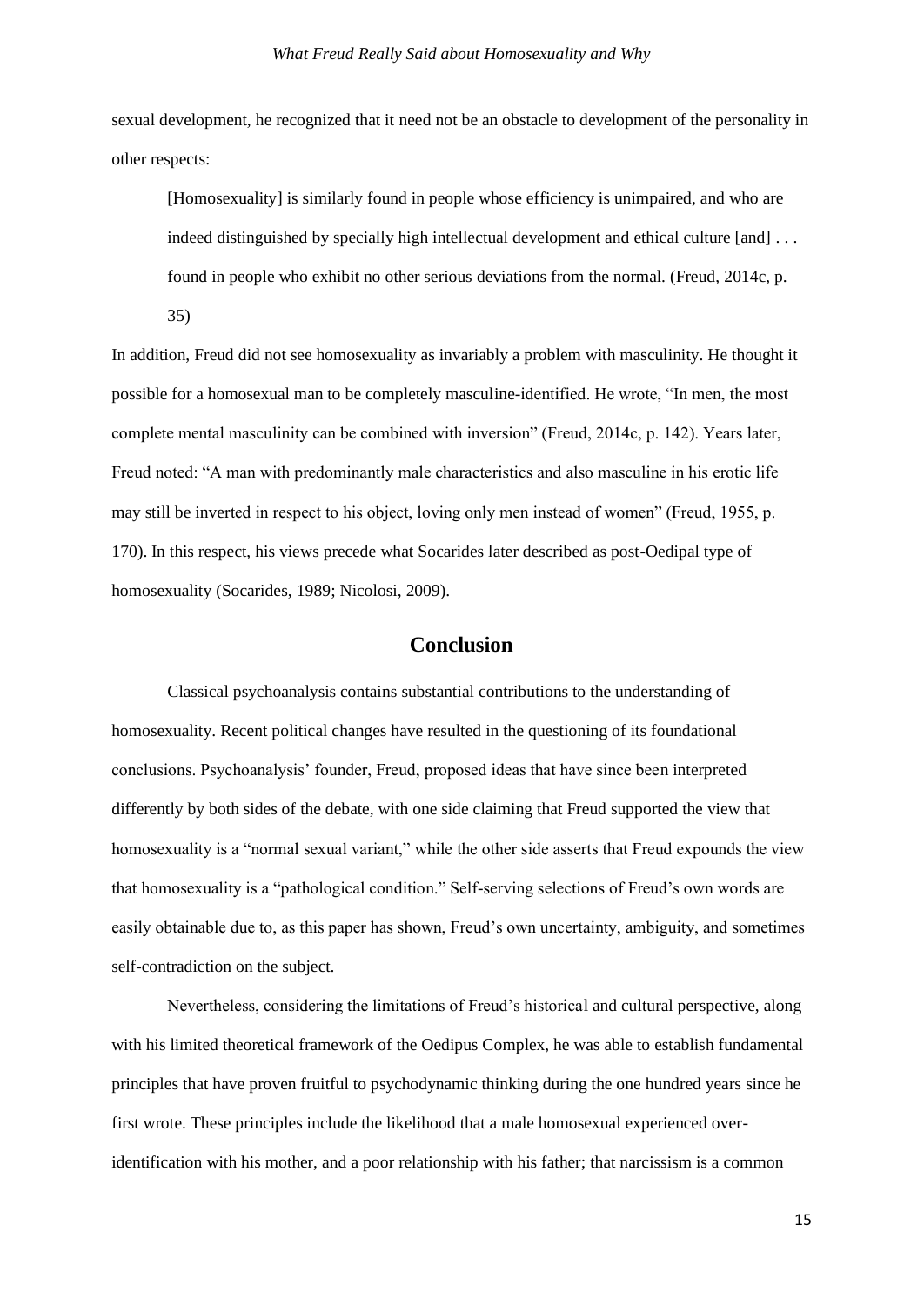feature of male homosexual development; and that homosexual attractions serve a reparative function to compensate for the preceding factors. These principles have repeatedly been confirmed by mentalhealth professionals over a century of clinical practice.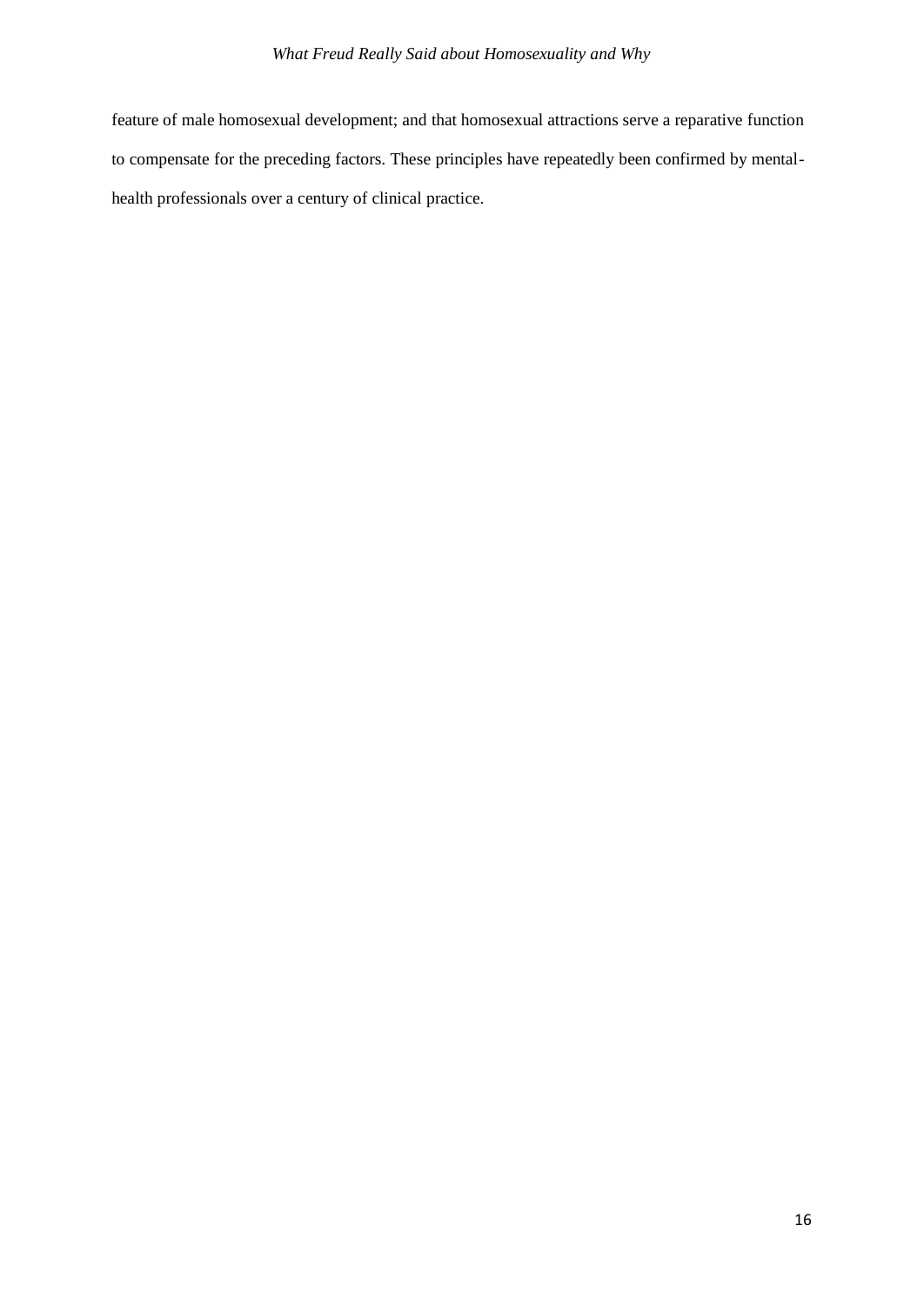# **References**

- Arlow, J. A. (1986). Discussion of papers by Dr. McDougall and Dr. Glasser: Panel on identification in the perversions. *The International Journal of Psychoanalysis, 67*, 245–250.
- Bieber, I., Dain, H., Dince, P., Drellich, M., Grand, H., Gundlach, R., Kremer, M., Rifkin, A., Wilber, C., & Bieber, T. (1962). *Homosexuality: A psychoanalytic study of male homosexuals*. New York: Basic Books.
- Chasseguet-Smirgel, J. (1974). Perversion, idealization and sublimation. *International Journal of Psychoanalysis, 55*, 349–357.
- Freud, S. (1949). Three essays on the theory of sexuality (J. Strachey, Trans.). London, England: Imago Publishing. (Original work published in 1905).
- Freud, S. (1932). Leonardo da Vinci and a memory of his childhood. In J. Strachey (Ed., Trans*.)*, *The standard edition of the complete psychological works of Sigmund Freud* (Vol.11, pp. 59– 137). London, England: Hogarth Press. (Original work published in 1910).
- Freud, S. (1955). The psycho-genesis of a case of homosexuality in a woman. In J. Strachey (Ed., Trans.), *The standard edition of the complete psychological works of Sigmund Freud* (Vol. 18, pp. 145–172). London, England: Hogarth Press. (Original work published in 1920).
- Freud, S. (1958). Psycho-analytic notes upon an autobiographical account of a case of paranoia (dementia paranoides). In J. Strachey (Ed., Trans.), *The standard edition of the complete psychological works of Sigmund Freud* (Vol. 12, pp. 1–84). London, England: Hogarth Press. (Original work published in 1911).
- Freud, S. (1959a). 'Civilized' sexual morality and modern nervous illness. In J. Strachey (Ed., Trans.), *The standard edition of the complete psychological works of Sigmund Freud (Vol. 9, pp.177–* 204). London, England: Hogarth Press. (Original work published in 1908).
- Freud, S. (1959b). *Group psychology and the analysis of the ego*. J. Strachey (Ed., Trans.). New York: W.W. Norton Company Inc. (Original work published in 1922).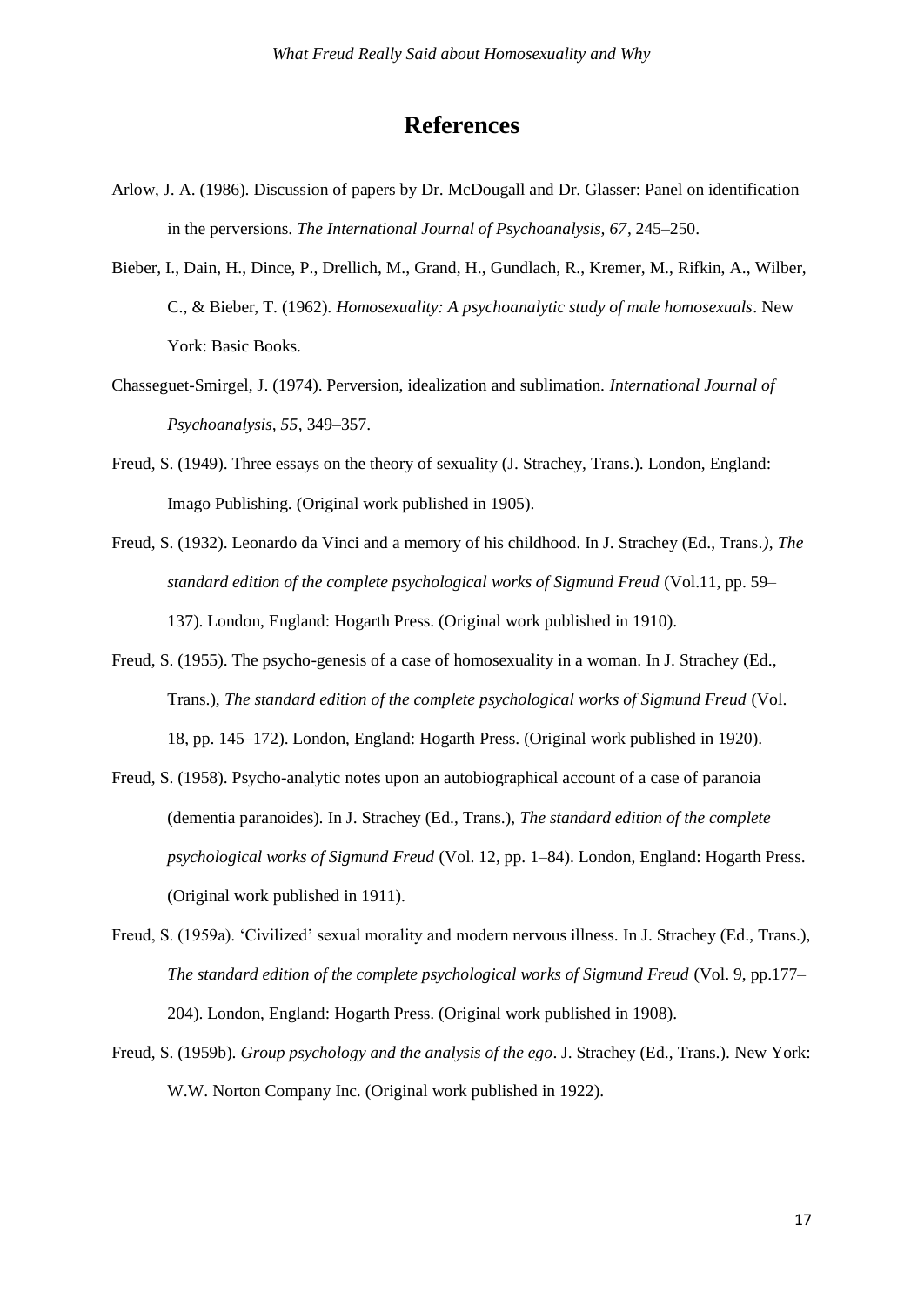- Freud, S. (1963). The libido theory and narcissism. In J. Strachey (Ed., Trans.), *The standard edition of the complete psychological works of Sigmund Freud* (Vol. 16, pp. 412–430). London, England: Hogarth Press. (Original work published in 1917).
- Freud, S. (1964). New introductory lectures on psychoanalysis. In J. Strachey (Ed.,Trans.), *The standard edition of the complete psychological works of Sigmund Freud* (Vol. 22, pp. 3–182). London, England: Hogarth Press. (Original work published in 1933).
- Freud, S. (2014a). A child is being beaten: A contribution to the study of the origin of sexual perversion. In J. Strachey (Ed., Trans.), *The standard edition of the complete psychological works of Sigmund Freud* (Vol. 7, pp.175–204). (Original work published in 1919). Retrieved from Psychoanalytic Electronic Publishing.<http://www.pep-web.org/index.php>
- Freud, S. (2014b). The dissolution of the Oedipus Complex. In J. Strachey (Ed., Trans.), *The standard edition of the complete psychological works of Sigmund Freud (Vol. 19, pp. 171–180).* (Original work published in 1924). Retrieved from Psychoanalytic Electronic Publishing. <http://www.pep-web.org/index.php>
- Freud, S. (2014c). Three essays on the theory of sexuality. In J. Strachey (Ed., Trans.), *The standard edition of the complete psychological works of Sigmund Freud* (Vol. 7, pp.123–246). (Original work published in 1905). Retrieved from Psychoanalytic Electronic Publishing. <http://www.pep-web.org/index.php>
- Freud, S. (2014d). Letter to an American mother. *The American Psychiatric Journal, 107*(10), 786– 787. (Original work published in 1951). Retrieved from<http://ajp.psychiatryonline.org/issue>
- Freud, S. (2014e). Mourning and melancholia. In J. Strachey (Ed., Trans.), *The standard edition of the complete psychological works of Sigmund Freud* (Vol. 16, pp. 237–258). (Original work published in 1917). Retrieved from Psychoanalytic Electronic Publishing. http://www.pepweb.org/index.php
- Freud, S. (2014f). On narcissism: An introduction. In J. Strachey (Ed., Trans.), *The standard edition of the complete psychological works of Sigmund Freud* (Vol. 14). (Original work published in 1914). Retrieved from Psychoanalytic Electronic Publishing. http://www.pepweb.org/index.php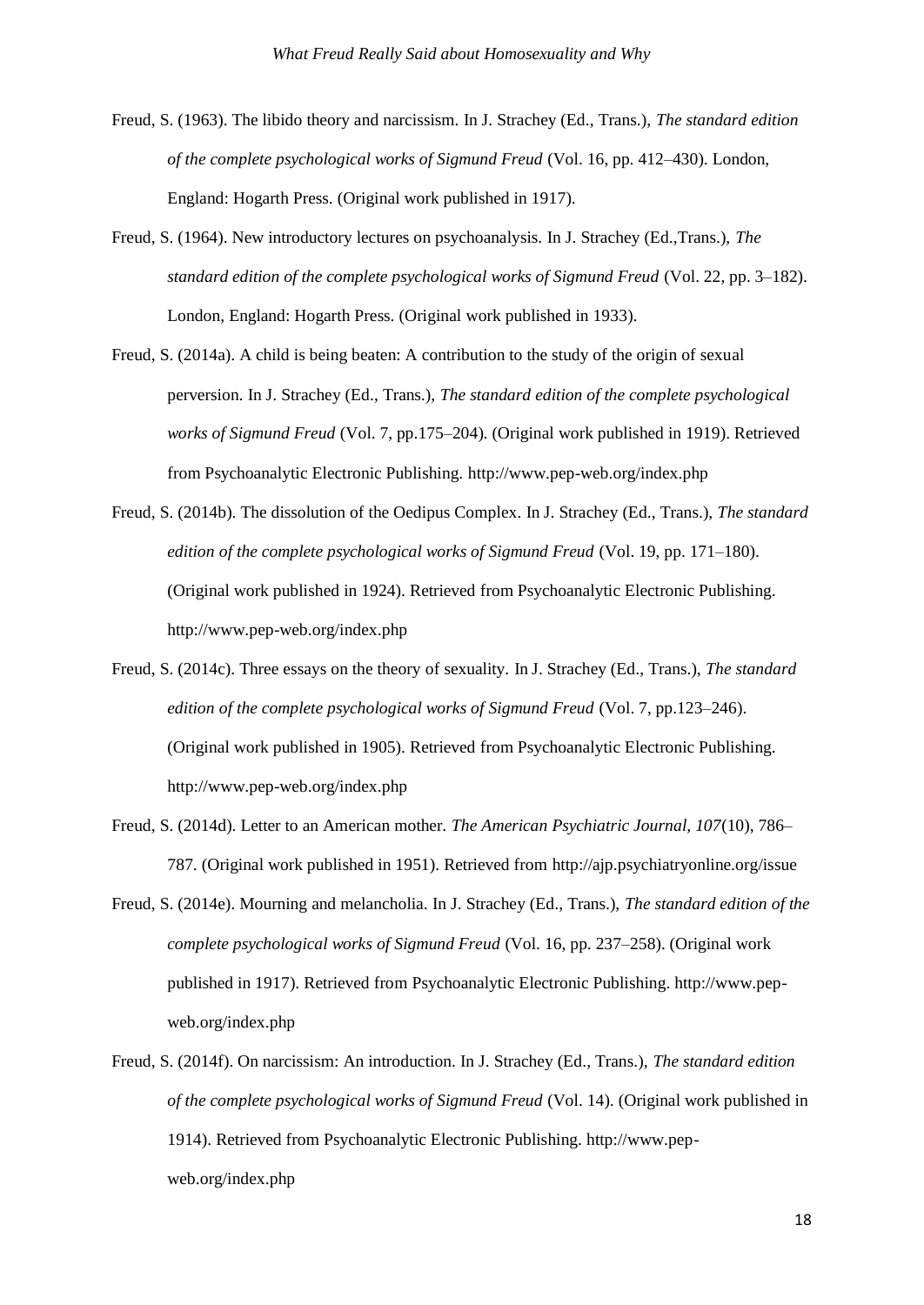- Freud, S. (2014g). Some neurotic mechanisms in jealousy, paranoia and homosexuality. In J. Strachey (Ed., Trans.), *The standard edition of the complete psychological works of Sigmund Freud*  (Vol. 8, pp. 221–232). (Original work published in 1922). Retrieved from Psychoanalytic Electronic Publishing. <http://www.pep-web.org/index.php>
- Gershman, H. (1953). Considerations of some aspects of homosexuality. *American Journal of Psychoanalysis, 13*, 82–83.
- Lewes, K. (1988). *The psychoanalytic theory of male homosexuality*. New York: Simon and Schuster, p. 43.
- Nicolosi, J. (2009). *Shame and attachment loss: The practical work of reparative therapy*. Downer Grove, IL: Inter Varsity Press.
- Nunberg, H. (1938). Homosexuality, magic and aggression. *International Journal of Psychoanalysis, 19*, 1–16.

Ovesey, L. (1969). *Homosexuality and pseudohomosexuality*. New York: Science House.

- Pretlow, L. (2010, November). The impact of neurophysiologic development on the regulation and treatment of homosexual impulses. Paper presented at the Panel Discussion on the Neurophysiology of Homosexuality at the NARTH Convention, Philadelphia, PA.
- Rado, S. (1940). A critical examination of the concept of bisexuality. *Psychosomatic Medicine, 2*(4), 459–467.
- Socarides, C. W. (1989). *Homosexuality: Psychoanalytic therapy*. New York: Jason Aronson.
- Socarides, C., Freedman, A. (Ed.). (2002). Advances in the psychoanalytic theory and therapy of male homosexuality. *Objects of desire: The sexual deviations*. New York: International University Press.